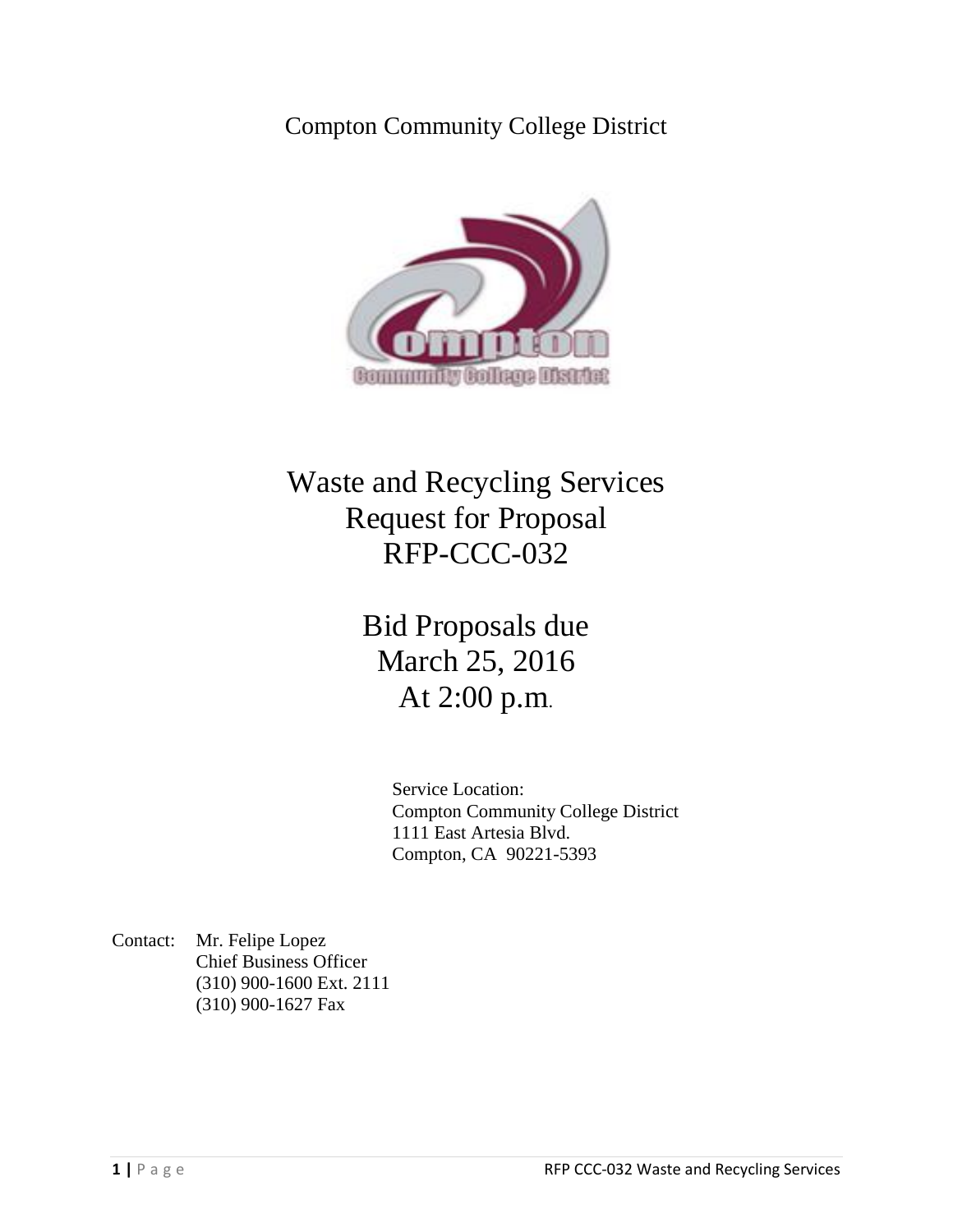NOTICE IS HEREBY GIVEN that the Compton Community College District (District) will accept Request for Proposals (RFP) for Waste and Recycling Services on or before **March 25, 2016 2:00 p.m**. All bidders who meet the qualifications may submit a proposal to supply all bins, materials, supplies, and labor necessary to provide "Waste and Recycling Services" at the Compton Community College District located at: 1111 East Artesia Blvd., Compton, CA 90221.

The District reserves the right to reject any and all proposals received as a result of this RFP. If a proposal is selected, it will be the most advantageous regarding price, quality of service, the Contractors qualifications and capabilities to provide the specified service, and other factors which District may consider. District does not intend to award a contract fully on the basis of any response made to the proposal; District reserves the right to consider proposals for modifications at any time before a contract would be awarded, and negotiations would be undertaken with that provider whose proposal is deemed to best meet District's specifications and needs.

# *1) REQUESTS FOR PROPOSALS (RFP)*

Compton Community College District (District) is seeking a contractor to provide "Waste and Recycling Services" i.e. to include the delivery of bins and receptacles and the pick-up of the following items: waste and recyclables for **Plastic Bottles and Aluminum Cans** at: 1111 East Artesia Blvd., Compton, CA 90221.

# *2) WASTE AND RECYCLING SERVICE RFP REVIEW CRITERIA*

District will review the bid proposals based on the following list of criteria:

- 1. Contractor's must meet or exceed District's required insurance coverage requirements.
- 2. Review of Contractor's references. Minimum of three references are required.
- 3. Contractor's ability to provide quality and quantity of service. District will evaluate proposal based on performance with previous clients.
- 4. Contractor's profit sharing ratio for pick-up of materials with the District.
- 5. Contractor's ability to provide a representative to monitor on a Weekly / Bi-Weekly / Monthly basis the inspection of the containers to ensure timely emptying and the appearance of the receptacles. (Graffiti / Damaged Containers)

# *3) INSTRUCTIONS FOR SUBMITTING PROPOSALS*

- 1. All proposals must be submitted by **2:00 p.m. Friday March 25, 2016**. Any proposal received after the aforementioned date & time will not be accepted.
- 2. Proposals can be submitted in person or delivered by FedEx/UPS to the attention of: Chief Business Officer
- 3. If the RFP is hand delivered, please submit to: Compton Community College District Business Office (Room C-34) 1111 East Artesia Blvd. Compton, CA 90221-5393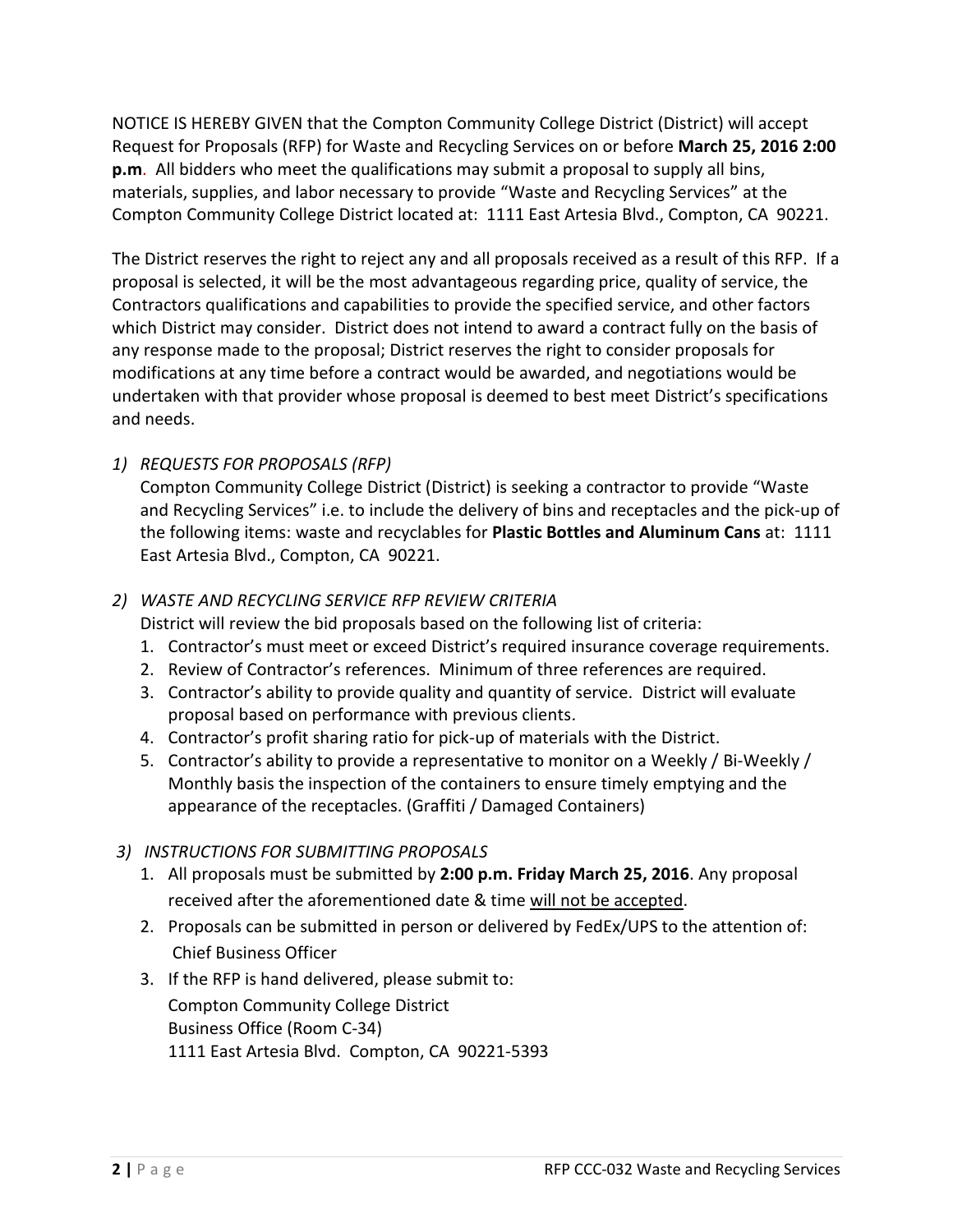# *4) RFP TIMELINE AND SCHEDULE*

1. The proposals and other documents related to this RFP will be kept on file in the Business Services Office, and may be obtained upon written request. The various deadlines for this RFP are as follows and the District reserves the right to change any deadline in its own discretion

### RFP SCHEDULE OF EVENTS **DATES/DEADLINES**

| 1. | Deadline for Requests for Information         | March 15, 2016 |
|----|-----------------------------------------------|----------------|
| 2. | Submittal Deadline for Proposal               | March 25, 2016 |
| 3. | Finalist Selected & Negotiation Period Starts | April 15, 2016 |
| 4. | Notice of Intent to Award                     | May 17, 2016   |
| 5. | <b>Contract Award</b>                         | June 1, 2016   |
| 6. | <b>Start Date</b>                             | July 1, 2016   |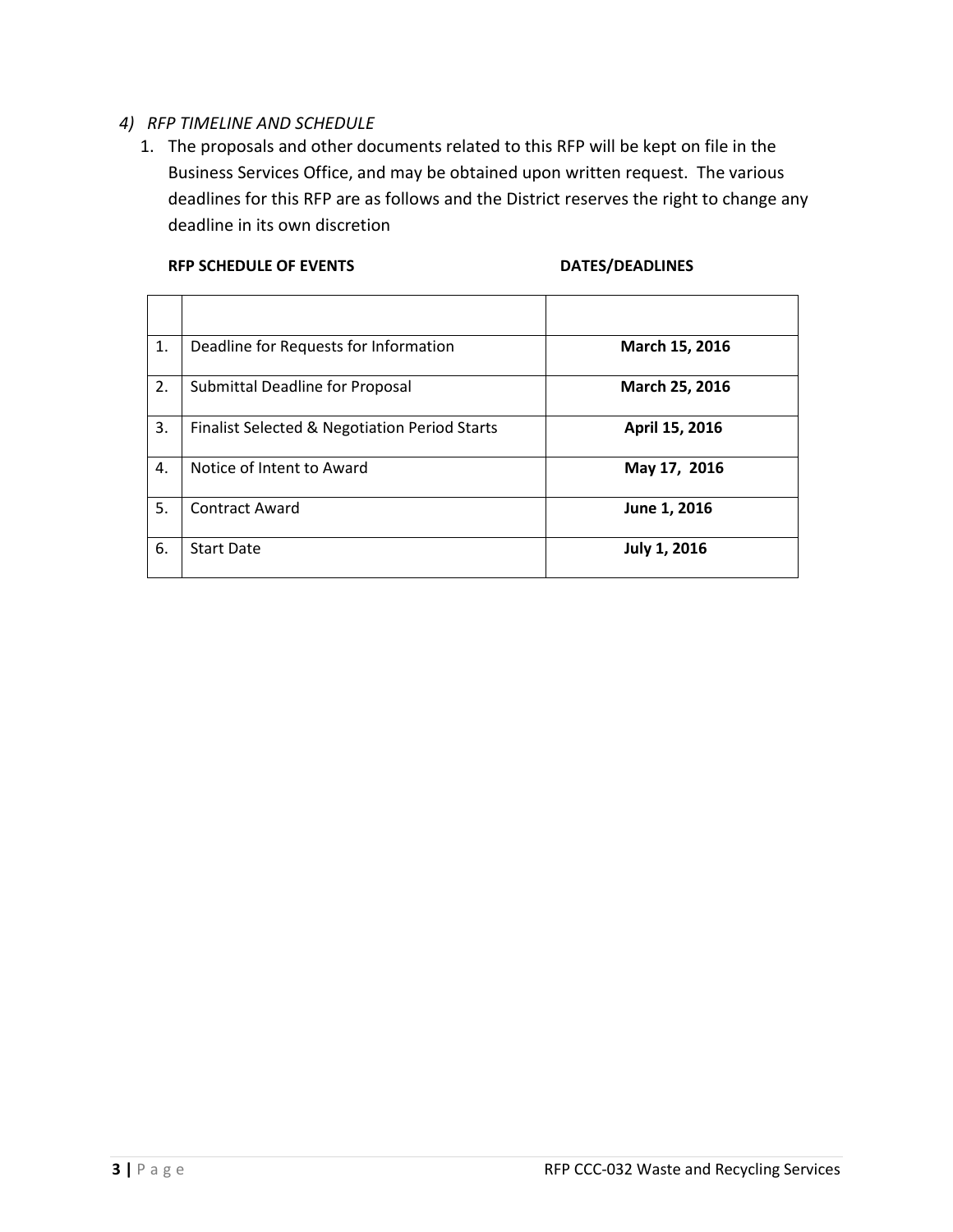# Compton Community College District – Waste Services

#### **Bins:**

| Cost of Delivery and Trash Pick Ups thereafter for 3 Cu. Yd. bins with lids | Per Lift |
|-----------------------------------------------------------------------------|----------|
| Cost of Delivery and Trash Pick Ups thereafter for 4 Cu. Yd. bins with lids | Per Lift |

#### **On Call Containers:**

| Cost of 40 Cu.Yd. roll off | Per Lift, plus charge of $\zeta$ | Per Ton |
|----------------------------|----------------------------------|---------|
| Cost of 20 Cu.Yd. roll off | Per Lift, plus charge of \$      | Per Ton |

#### **Other Fees:**

Fuel surcharge rates for each of the bins listed above.

#### **Additional Terms and Conditions**

- 1. Scheduled pick-ups for the 3 and 4 cubic yard bins shall be three times a week within Monday-Friday, or as designated by the Facilities Department.
- 2. Scheduled pick-ups for the 40 Cu. Yd. roll off as designated by the Facilities Department.
- 3. Reports for District: Quarterly reports shall be sent to the Facilities Department detailing waste diversion statistics.
- 4. The agreement shall be in effect for the period stated above, unless terminated sooner as provided for herein.
- 5. All bins will be provided by the vendor.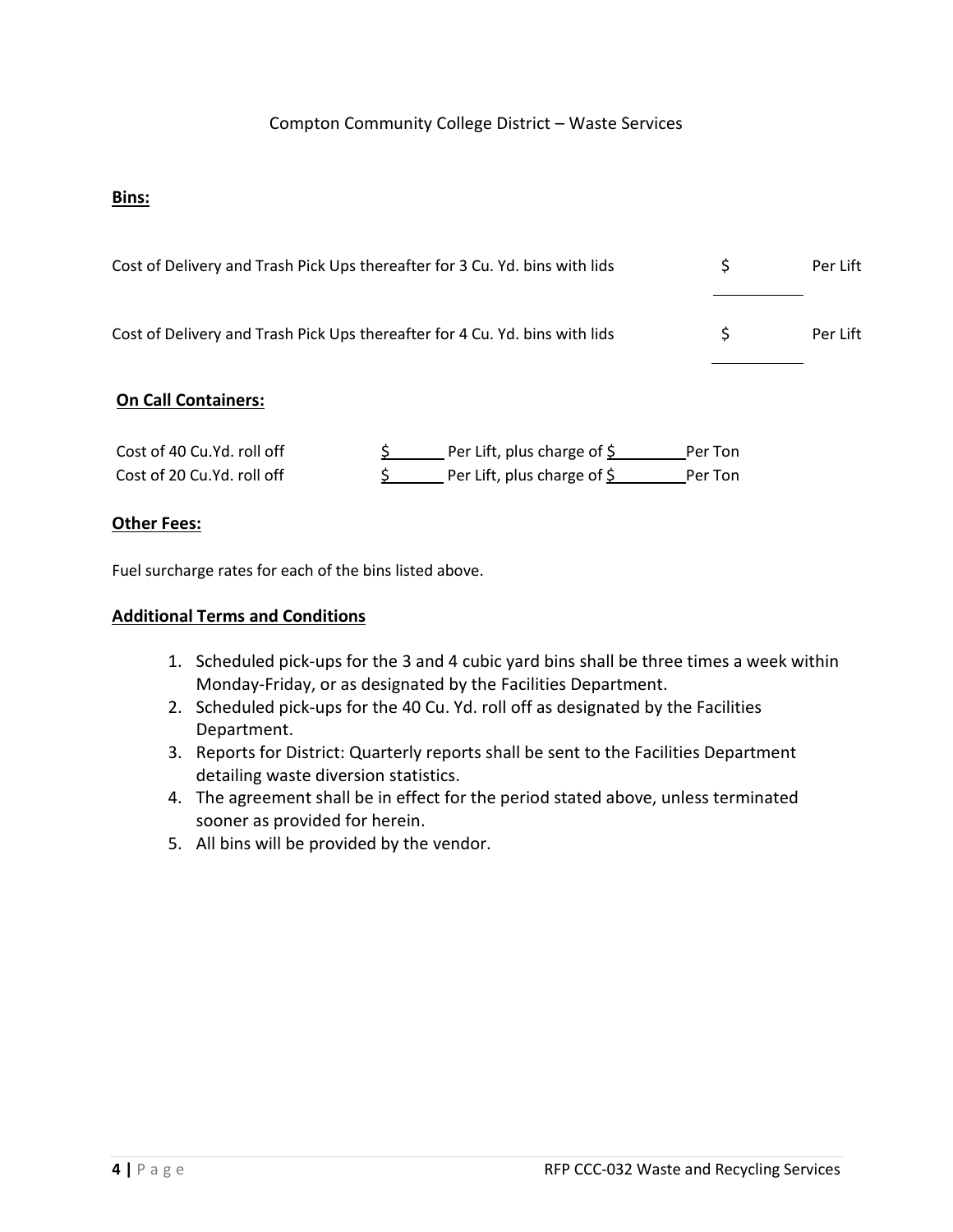# Compton Community College District – Recycling Services

- 1. Receptacles: Collections units / stations will be set up around the campus in designated locations to allow access for use by Staff and Students
- 2. Markings: Each receptacle will be marked with an identifying picture or wording which will clearly delineate the use for each container i.e. Plastic – Aluminum Cans.
- 3. Durability: Each container will be made of a durable material and will be constructed of a material which is weather resistant.
- 4. Security: Each container will be equipped with a locking device which will be accessible by the Director of Facilities and a designee to be identified by the contractor.
- 5. Cleaning: Each collection station will be clean and free of any disfigurements i.e. graffiti damaged or broken hinges or doors. A heavy duty plastic bag will be placed in each container to keep it free from debris.
- 6. Emptying: Containers will be emptied on a regular basis, scheduling will be established by the vendor upon routine checks in order to determine a "Rate of Usage"
- 7. Rate: The rate will be determined by a monthly average of the current market rate for the recycling of products. The District will receive a percentage of the profit based upon the rate of exchange, if the rate drops to a pre-approved agreed upon amount the rate paid to the District can be re-negotiated.
- 8. Reports for District: Quarterly reports shall be sent to the Facilities Department detailing recycling diversion statistics.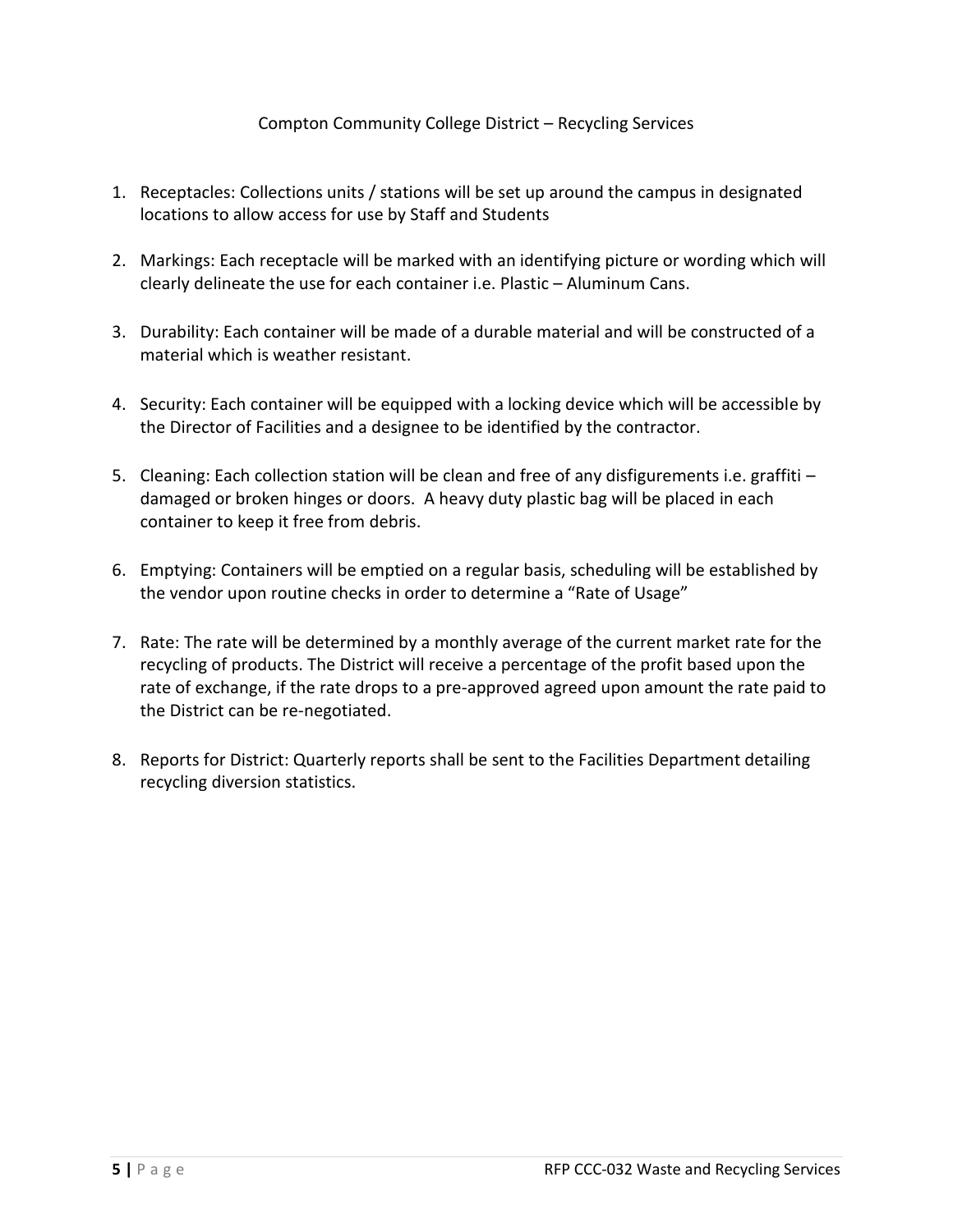STATEMENT OF HISTORY AND EXPERIENCE (Supplemental sheet, please include with bid)

This statement forms a part of the proposal for the vending services (If a question does not apply to you, place NA on the space provided. (USE ADDITIONAL SHEETS IF NECESSARY TO FULLY ANSWER THE FOLLOWING QUESTIONS)

| Company                                                                     |                |                |
|-----------------------------------------------------------------------------|----------------|----------------|
| Name Print                                                                  |                |                |
| Name Title                                                                  |                |                |
| <b>Street Address</b>                                                       |                |                |
| City, State                                                                 |                |                |
|                                                                             |                |                |
|                                                                             |                |                |
|                                                                             |                |                |
| b) What was the total amount of business conducted in the last Fiscal Year? |                |                |
| Is your business a: () Sole Proprietorship<br>C)                            | () Corporation | () Partnership |

The Compton Community College District requires vendors to submit evidence of adequate insurance coverage, regardless of the dollar amount of the project, prior to performance of work or services on the property. Types of insurance required, are Commercial General Liability,Workers' Compensation, Automobile Liability, and in some instances an Employee Dishonesty Insurance or Fidelity Bond is required.

# *Certificate of Insurance*

The vendor shall provide the District Chief Business Officer with a Certificate of Insurance and Endorsement Letter naming the District as an additional insured and which meets the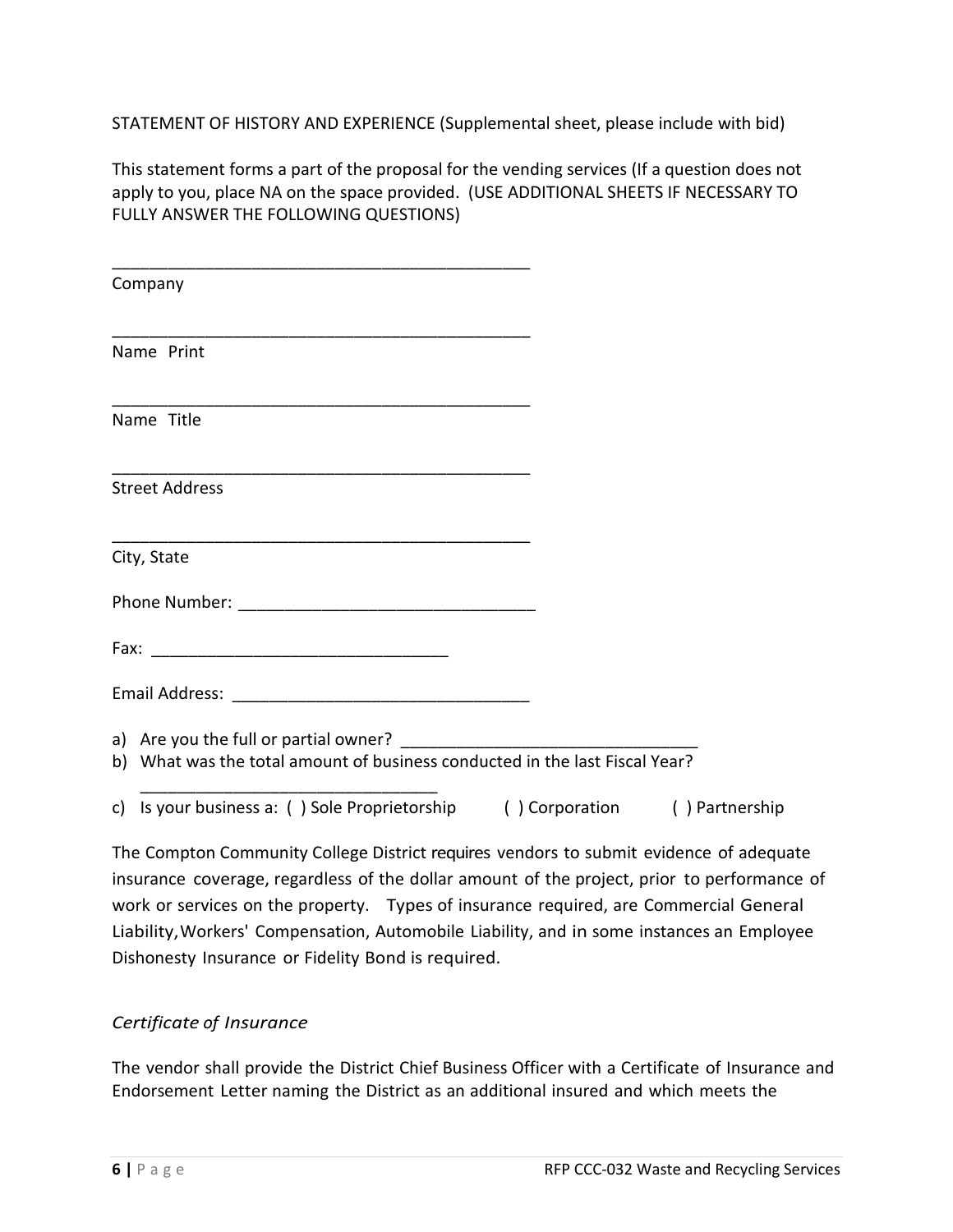following minimum insurance requirements: Commercial General Liability,Workers' Compensation, and Automobile Liability are required in the amount of \$1,000,000 combined single limit or \$500,000 per person, \$1 million per occurrence, and \$100,000 property damage. The vendor further agrees to indemnify, defend and hold harmless District, its officers, agents, and employees against any and all claims, demands damages, costs.

Proof of insurance shall be submitted to the Chief Business Officer within ten days of provisional award of a contract.

The insurance certificate must be prepared pursuant to the requirements listed. Failure to comply with these requirements in a timely manner may jeopardize the renewal and/or continuation of a contract.

- 1. The FULL name of the Company (ies) affording coverage must be named on the certificate of insurance.
- 2. Compton Community College District must be named as additional insured on Commercial General Liability and Automobile Liability coverage.
- 3. The Workers' Compensation policy must contain a *waiver of subrogation of rights* against **District**
- 4. The authorized Representative's original signature is required.
- 5. The cancellation clause MUST read as follows: Should any of the above-described policies be cancelled before the expiration date thereof, the issuing company will mail 60 days written notice to the below named certificate holder.

*NOTE: A Sixty (60) DAY NOTICE OF NON-PAYMENT OF PREMIUMS IS NOT ACCEPTABLE IN LIEU OF ABOVE NOTICE REQUIREMENT.*

- 6. Certificate holder information must read as follows: Compton Community College District 1111 East Artesia Blvd Compton, CA 90221 ATTN: Chief Business Officer
- 7. ALL said insurance shall be maintained by the Contractor in full force and effect during the ENTIRE PERIOD OF PERFORMANCE. Renewal certificates must be received by the Chief Business Officer at least ten (10) days prior to the expiration date in order to ensure continuation of contracts.

Renewal certificates may be sent by email [rpatterson@elcamino.edu](mailto:rpatterson@elcamino.edu) (Roy Patterson, Purchasing) and original certificates should be sent by mail to the Chief Business Officer.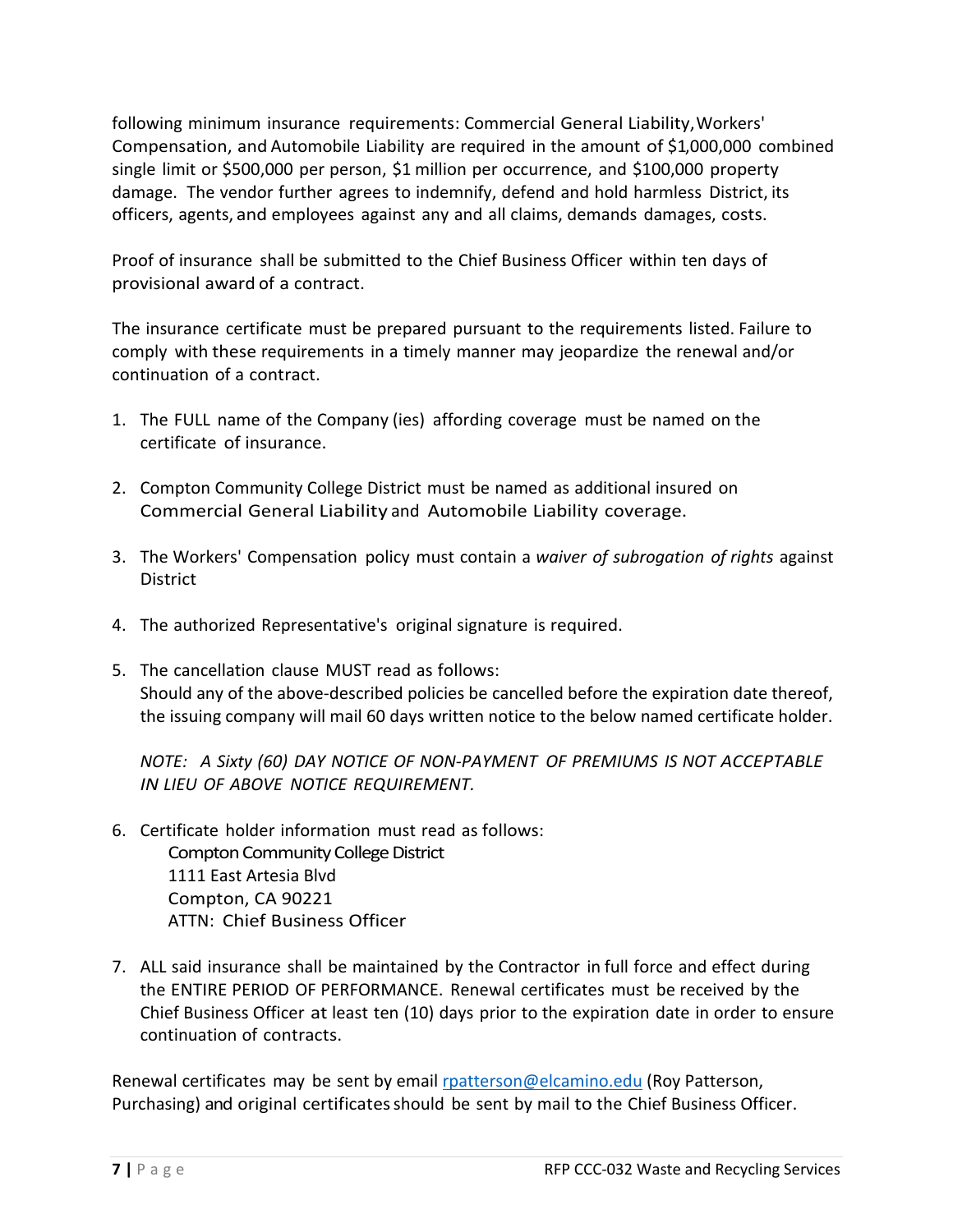Appendix A Company Information and Signatory Page

| Type of Firm:                                                                      |                                                                                             |
|------------------------------------------------------------------------------------|---------------------------------------------------------------------------------------------|
|                                                                                    |                                                                                             |
|                                                                                    | Partnership: _____________________ Joint Venture: ______________________________            |
| Other: ____________________                                                        |                                                                                             |
|                                                                                    |                                                                                             |
|                                                                                    | Number of years in Business under firm name: Manager Mumber of years in Business under firm |
| Full names of firm's owners, officers and managing employees:                      |                                                                                             |
|                                                                                    |                                                                                             |
|                                                                                    |                                                                                             |
| <u> 1980 - Jan James James Barnett, amerikan bizko arteko hamarkada (h. 1980).</u> |                                                                                             |
|                                                                                    |                                                                                             |
|                                                                                    |                                                                                             |
| If yes, provide former name(s)                                                     | Has the firm changed its name within the past 3 years? Yes No                               |
|                                                                                    |                                                                                             |
|                                                                                    |                                                                                             |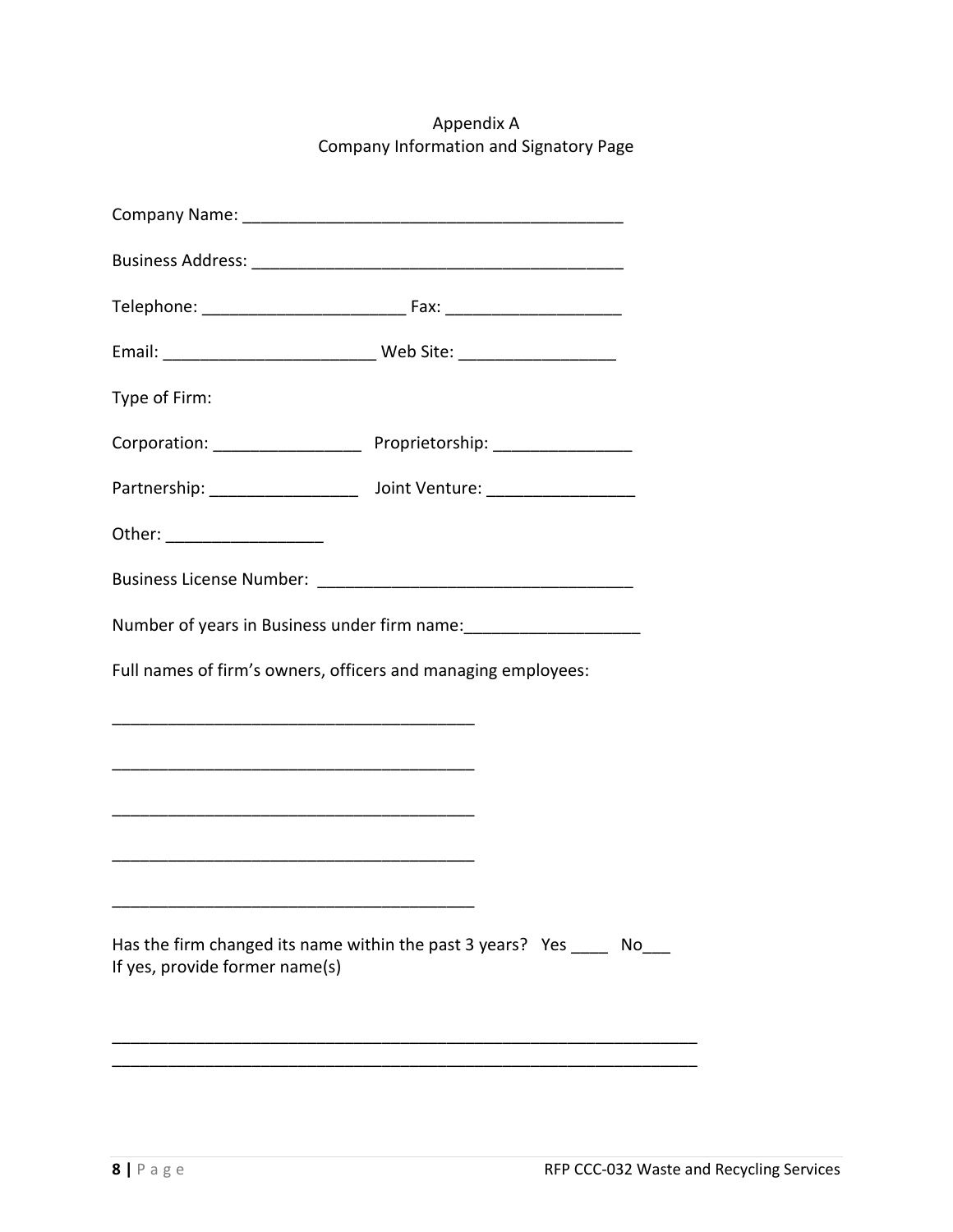Have there been any recent (within the last 3 years) changes of ownership? Yes\_\_\_ No If yes, please explain:

\_\_\_\_\_\_\_\_\_\_\_\_\_\_\_\_\_\_\_\_\_\_\_\_\_\_\_\_\_\_\_\_\_\_\_\_\_\_\_\_\_\_\_\_\_\_\_\_\_\_\_\_\_\_\_\_\_\_\_\_\_\_ \_\_\_\_\_\_\_\_\_\_\_\_\_\_\_\_\_\_\_\_\_\_\_\_\_\_\_\_\_\_\_\_\_\_\_\_\_\_\_\_\_\_\_\_\_\_\_\_\_\_\_\_\_\_\_\_\_\_\_\_\_\_

\_\_\_\_\_\_\_\_\_\_\_\_\_\_\_\_\_\_\_\_\_\_\_\_\_\_\_\_\_\_\_\_\_\_\_\_\_\_\_\_\_\_\_\_\_\_\_\_\_\_\_\_\_\_\_\_\_\_\_\_\_\_ \_\_\_\_\_\_\_\_\_\_\_\_\_\_\_\_\_\_\_\_\_\_\_\_\_\_\_\_\_\_\_\_\_\_\_\_\_\_\_\_\_\_\_\_\_\_\_\_\_\_\_\_\_\_\_\_\_\_\_\_\_\_

Have any officers or principals of the firm ever had their business license suspended or revoked for any reason? If yes please explain:

Name and title of person completion for submission of this Proposal and the responses to this questionnaire:

| Signature: | Title: |  |
|------------|--------|--|
|            |        |  |

Phone: \_\_\_\_\_\_\_\_\_\_\_\_\_\_\_\_\_\_\_\_\_\_\_\_\_\_\_\_\_ Email: \_\_\_\_\_\_\_\_\_\_\_\_\_\_\_\_\_\_

# Appendix B Non-Collusion Affidavit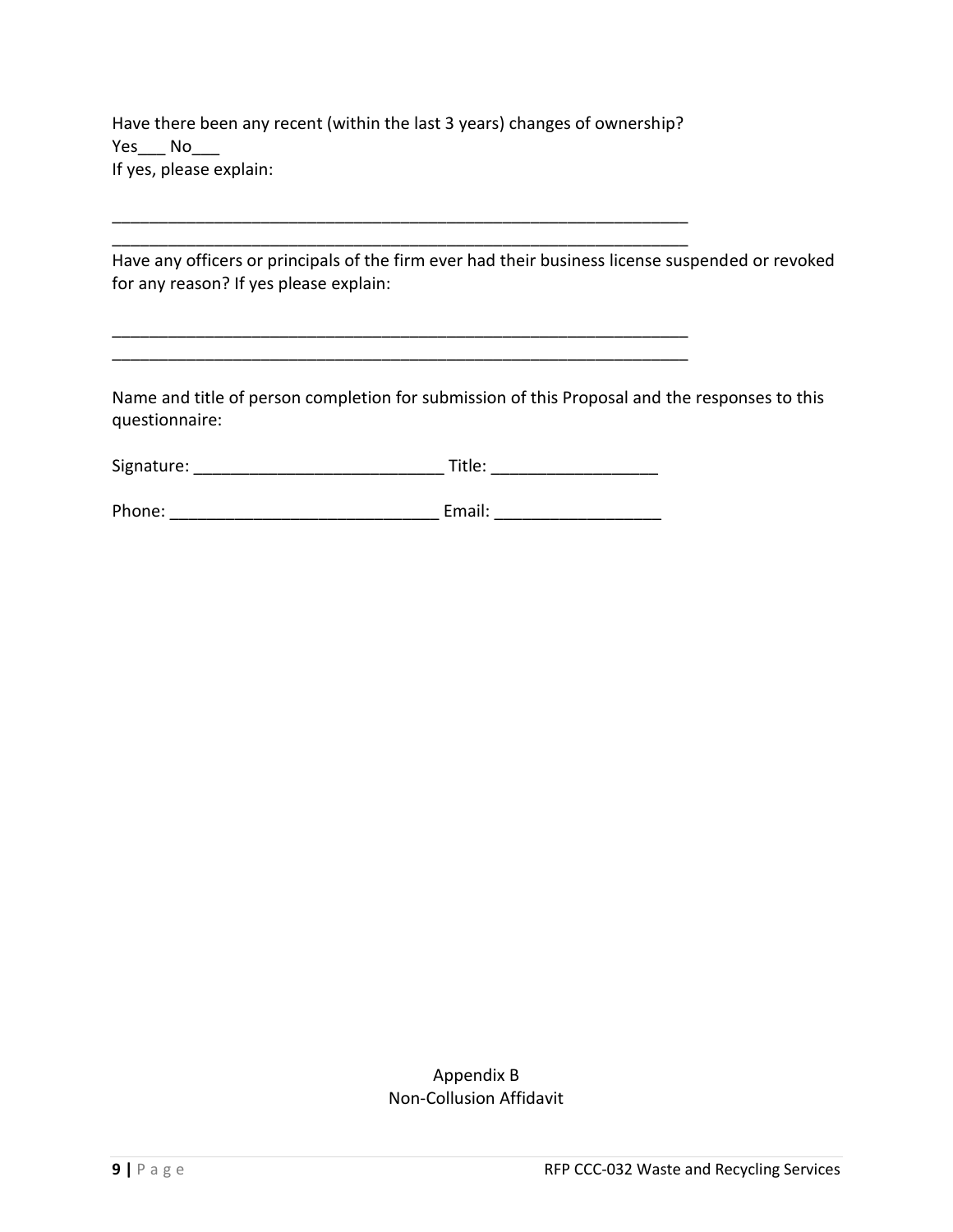State of California County of **Example 20** 

| , being first duly sworn, deposes and say that I am |  |
|-----------------------------------------------------|--|
| (Typed or Printed Name)                             |  |

of the party of the party of the party of  $\overline{C}$ , the party (Title)

(Contractor's Name)

Submitting the foregoing Proposal ("the Contractor"). In connection with the foregoing Proposal, the undersigned declares, states and certified that:

- 1. The Proposal is not made in the interest of, or on behalf of, any undisclosed person, partnership, company, association, organization or corporation.
- 2. The Proposal is genuine and not collusive or a sham.
- 3. The Contractor has not directly or indirectly induces or solicited any other Contractor to put in false or sham RFI, and has not directly colluded, conspired, connived, or agreed with any other Contractor or anyone else to put in sham RFI, or to refrain from submitting this Proposal.
- 4. The Contractor has not in any manner, directly or indirectly, sought by agreement, communication, or conference with anyone to fix the Proposal price, or that of any other Contractor, or fix any overhead, profit or cost element of the Proposal price or that of any other Contactor, or to secure any advantage against the public body awarding the contract or of anyone interested in the proposed contract.
- 5. All statements contained in this Proposal and related documents are true.
- 6. The Contractor has not, directly or indirectly, submitted the Proposal price or any breakdown thereof, or contents thereof, or divulged information or data relative thereto, or paid, and will not pay, any fee to any person, corporation, partnership, company, association, organization, Proposal depository, or to any member or agent thereof to effectuate a collusive or sham Proposal.

Executed this \_\_\_\_\_\_day of \_\_\_\_\_\_\_\_\_\_, 2016 at

(City, Country and State)

I declare under penalty of perjury under the laws of the State of California that the foregoing is true and correct.

\_\_\_\_\_\_\_\_\_\_\_\_\_\_\_\_\_\_\_\_\_\_\_\_\_\_\_\_\_\_\_\_\_\_\_\_\_\_\_\_\_\_\_\_\_\_\_\_